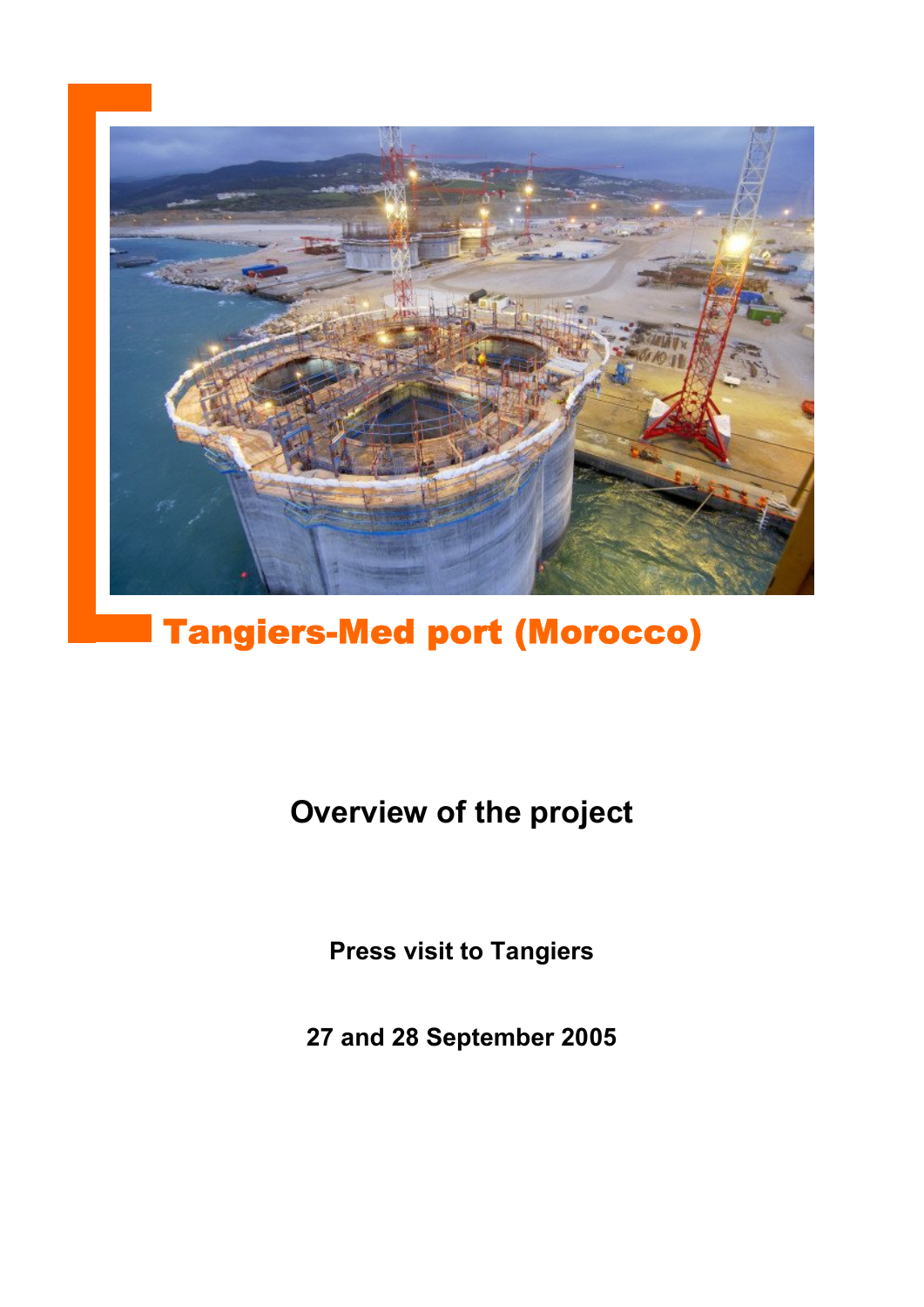



 **Tangeirs-Med port:** "A new economic hub for Morocco"

## **Caisson breakwater:**

"A technical alternative defying the ocean"

- **Facts and figures**
- **Illustrations:** 
	- **General view of port**
	- **Construction of a four-cell caisson**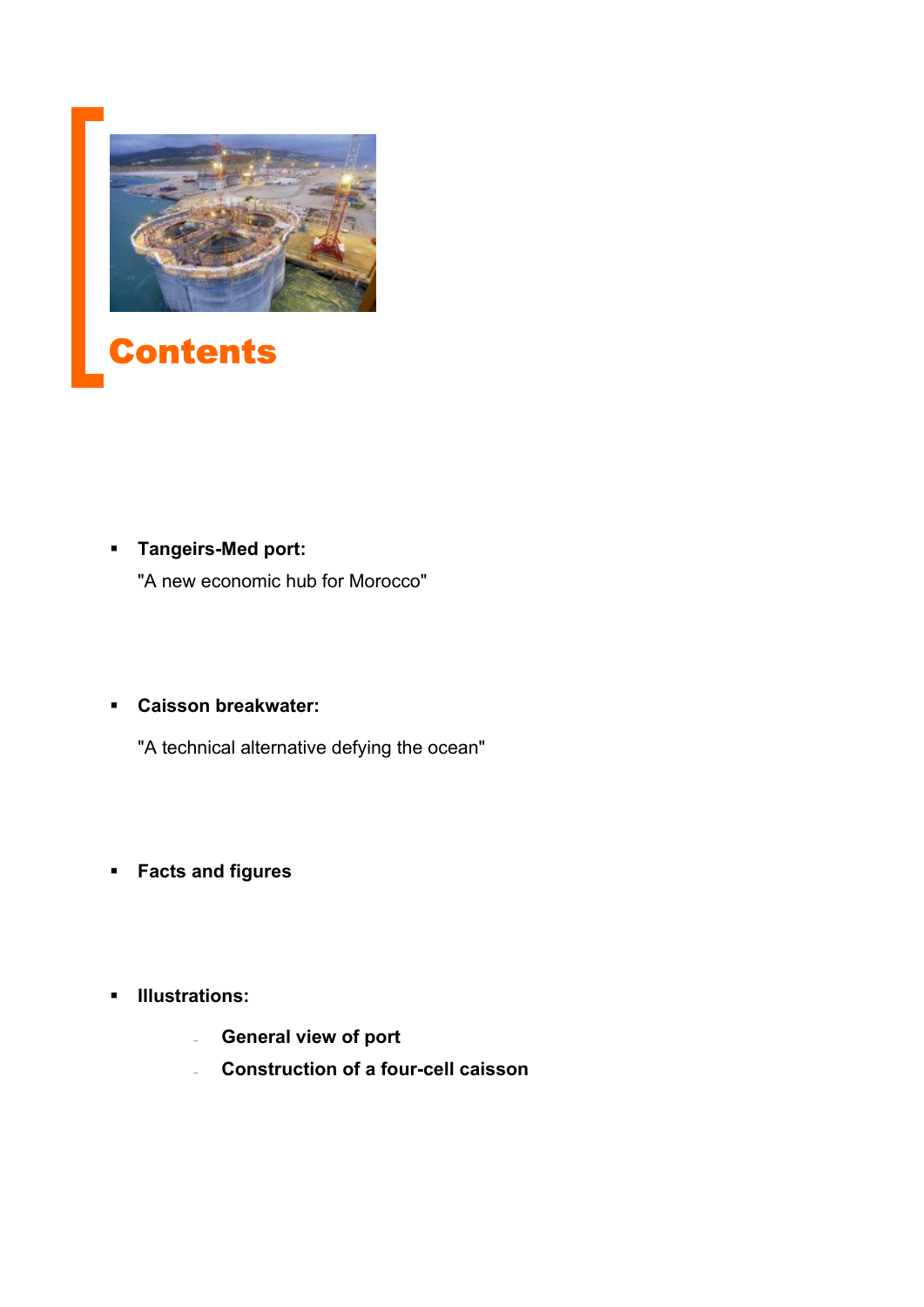

Tangiers-Med port **A new economic hub for Morocco**

Through its subsidiaries Bouygues Travaux Publics and Bymaro, in June 2003 Bouygues Construction won a  $\epsilon$ 223 million contract (2.42 billion dirhams) for the design and construction of a new commercial port in Tangiers. The operation is being carried out in conjunction with Saipem (33% share in the consortium) for the Tangiers Mediterranean Special Agency (TMSA).

Following the international call for tenders issued by TMSA in October 2002, Bouygues Construction was appointed to build the breakwaters, dredge the seafloor and reclaim land for the logistics area of the future port at the edge of the Mediterranean. The project involves building a breakwater, a sort of vertical seawall that will protect the waters of the port and the shore infrastructures. In 2005, Bouygues Construction won an additional €32 million package for the design and construction of an oil terminal and fuelling facility, together with a grain terminal.

The groundbreaking ceremony was officiated by King Mohamed VI in February 2003. Construction is to take three years, with handover scheduled for June 2006. The new Tangiers-Med Port will start operation in 2007.

#### **Technical innovation**

Bouygues' bid for this project was chosen as a result of a technical alternative its engineering team proposed to the client: a rubble-mound breakwater consisting of 7,500 Accropodes™ in the shallower waters and around 40 precast reinforcedconcrete caissons in areas where the sea is more than 20 metres deep. This alternative has a number of advantages, including an almost 18-hectare increase in the area of port waters. It also reduces environmental impact by diminishing the footprint of the works and the volumes of materials used. Additionally, it results in a shorter construction time.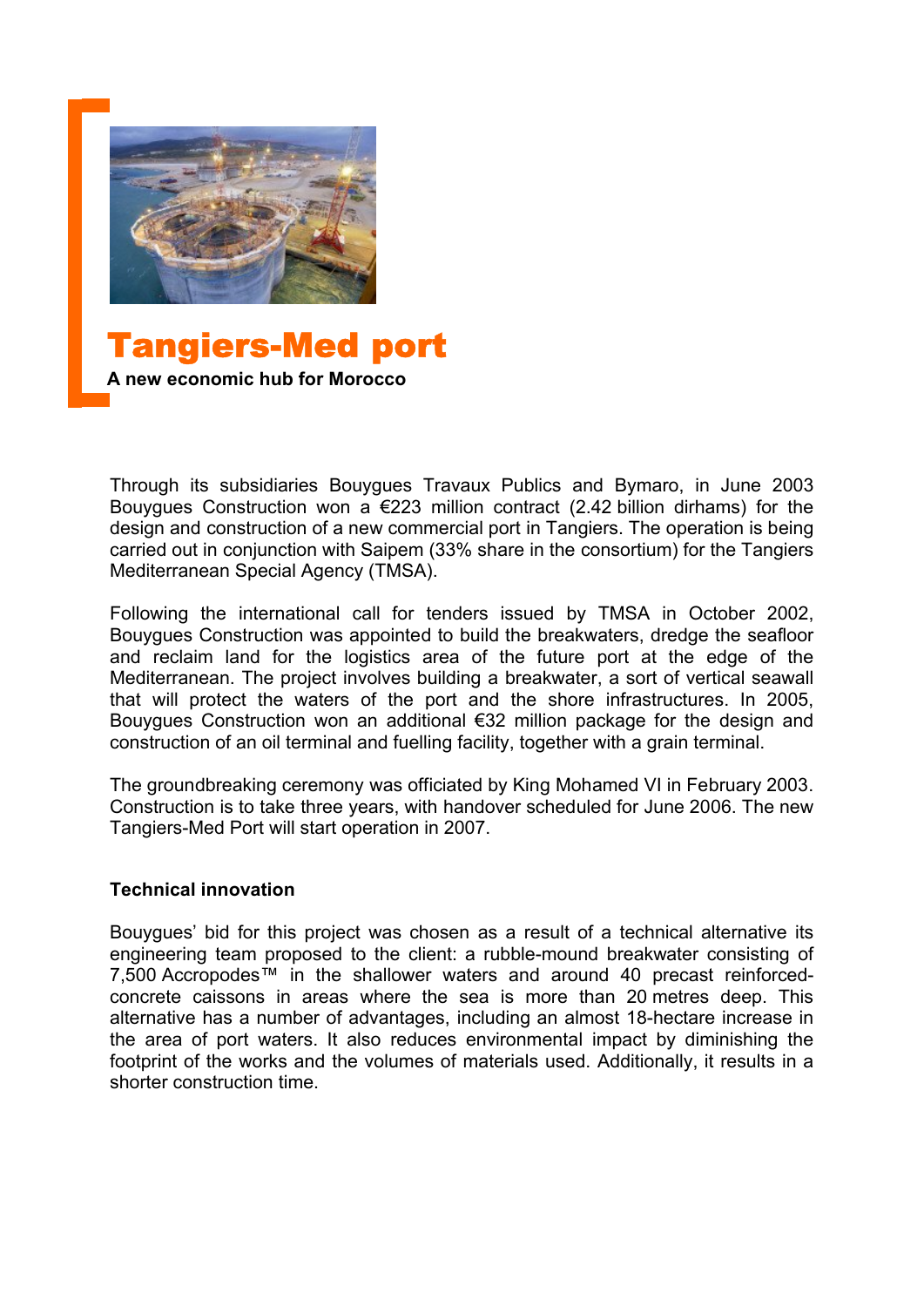#### **The world's largest ships**

The project is one of the largest infrastructure projects undertaken in Morocco. Located on the Mediterranean coast, 35 kilometres east of Tangiers, the future deepwater port and the associated free-trade zone will lend new impetus to the economy of northern Morocco. It is aimed at anchoring Morocco in the Euro-Mediterranean zone and establishing the area as a model of integrated regional development. The port lies at a strategic intersection between the Atlantic Ocean and the Mediterranean Sea, where major north-south and east-west shipping lanes meet. Bouygues Construction was appointed to dredge the inner port area to the depth of 17 metres required for container vessels to berth. The world's largest ships will thus be able to load and unload without any loss of time. With its handling capacity of 25 million tonnes per year, Tangiers will be positioned to challenge the Spanish port of Algeciras just 14 kilometres away.

#### **Harbour engineering**

Bouygues Construction possesses valuable expertise in the construction of port infrastructures. Its most recent achievements are the Beirut Seafront project (1999), the Monaco Harbour breakwater (2002), and the Caucedo container port in the Dominican Republic which was handed over in 2004. Its engineering department has thus developed new skills in harbour engineering, particularly in terms of marine hydraulics and breakwater design. This know-how includes digital modelling of the major phenomena involved (wave propagation, ranging, currents, etc.), together with supervision and analysis of hydraulic model testing. For Tangiers harbour, tests were carried out using wave data gathered for the purpose. Carried out first by computer, then in a flume with a scale model of the breakwater, they served in particular to define the size and shape of the caissons and to check their stability and the wave loading on the structure.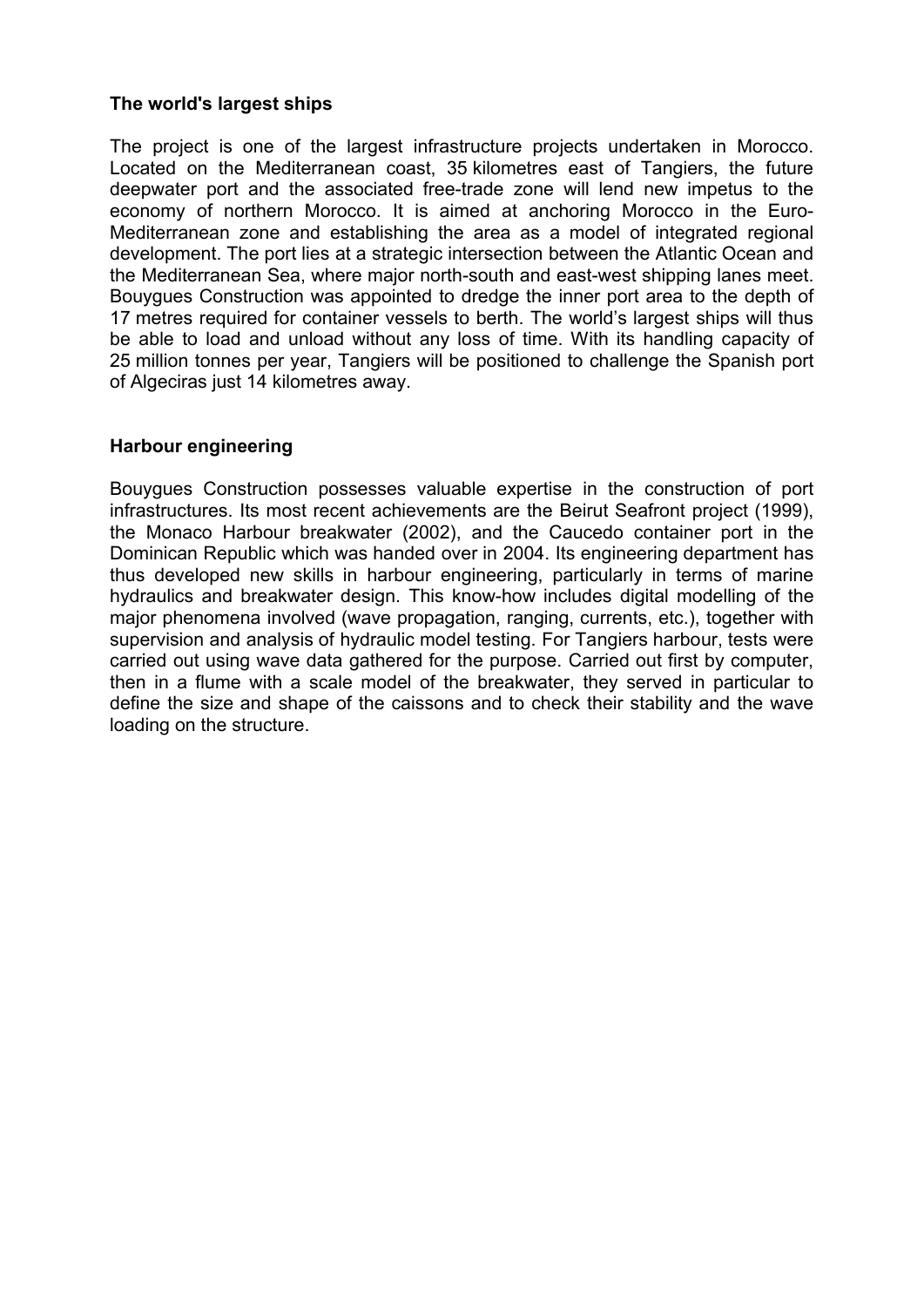

# Caissons breakwater

**A technical alternative defying the ocean**

The caissons of the main breakwater are the key elements of the project. They are immense concrete containers of unprecedented size. It was the technical alternative proposed to the client by Bouygues Construction that lies behind the construction of these enormous structures standing as tall as a 10-storey building and each occupying the area of two tennis courts.

#### **Birth of a caisson**

The 40 or so four-cell caissons are turned out at a rate of one per week. Construction of the mammoth reinforced-concrete structures starts on land, in the casting yard where the first 9 metres of caisson are poured. At this point a caisson already weighs 3,200 tonnes. Any heavier, and it would be impossible to move it into the water. This first part of the caisson is raised and moved on a special transporter to a storage yard where the concrete can age. Two days later, the caisson is again raised, placed in the water, and towed to the raising quay for the second phase of concreting. After casting of an additional 15 metres in height it weighs 6,000 tonnes and is sunk into its final position beyond the end of the rubble-mound breakwater, using a GPS positioning system and divers to guide placement under water. It is a difficult operation for the maritime engineering team, in this part of the Strait of Gibraltar which is particularly exposed to wind and to strong currents between tides. Subsequently ballasted with 13,500  $m<sup>3</sup>$  of sand, the caisson stands 3.8 metres above the sea. The remaining superstructure work takes it to its full height of 35 metres and its final weight of 7,900 tonnes.

#### **Durable structure**

The caisson breakwater and the port facilities as a whole are designed to have a service lifetime of 100 years. The shape of the caissons (rounded) was designed to reduce the force exerted by waves. A special concrete was also developed in the laboratory in order to meet two stringent requirements: no ingress of chloride ions in the sea water, and reduced cracking.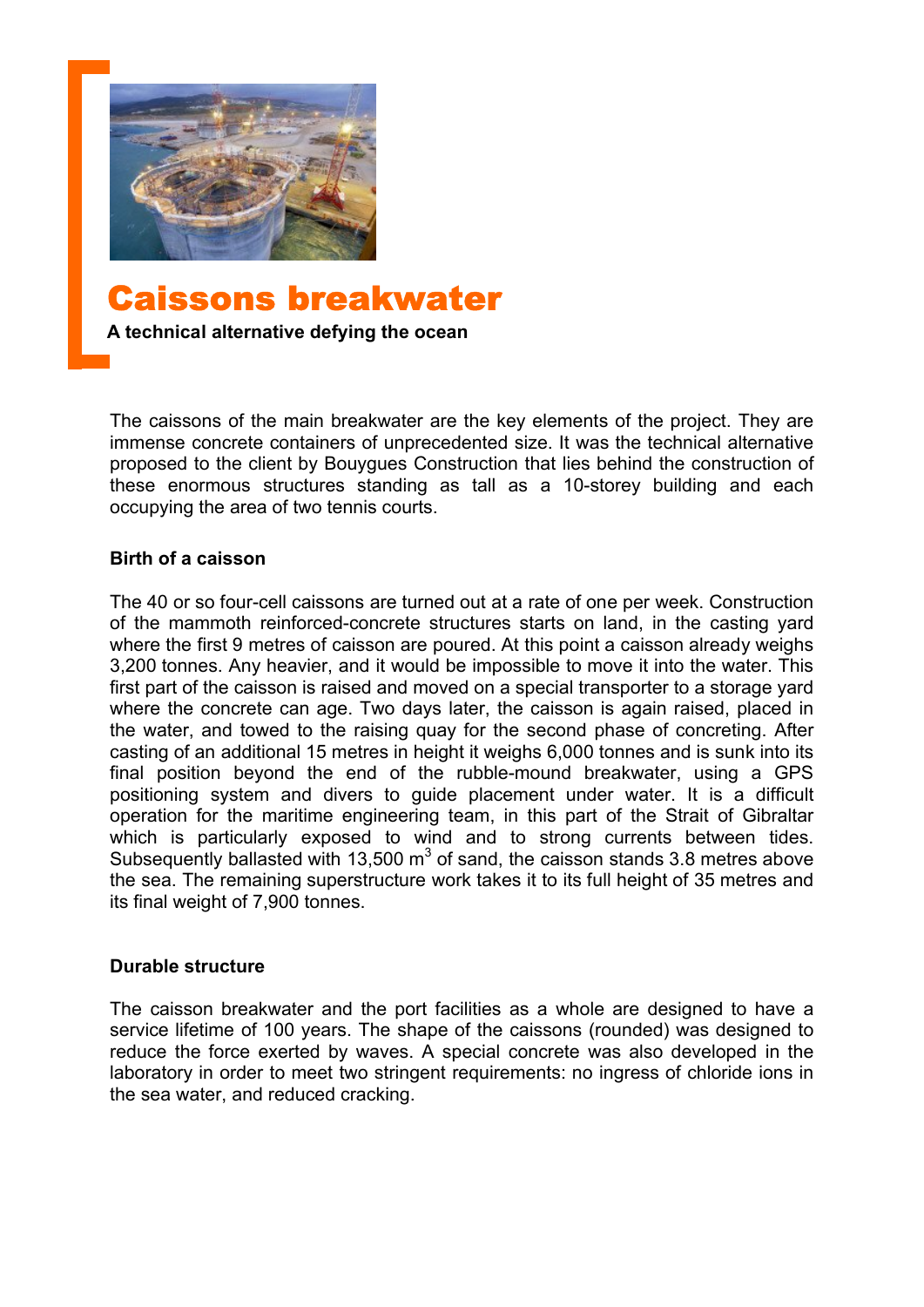### **Special quarry**

Construction of the breakwater and of the caissons required a quarry to be opened and operated. Located near the port, it supplies aggregate and sand for concrete and also material for the rubble-mound breakwater and its rock armour. The 8-kilometre-long specially built haulage road to the port is used 24 hours a day for the 500 return trips the 50 trucks drive daily. A total of close to 10,000 tonnes of construction materials are hauled to the site every day.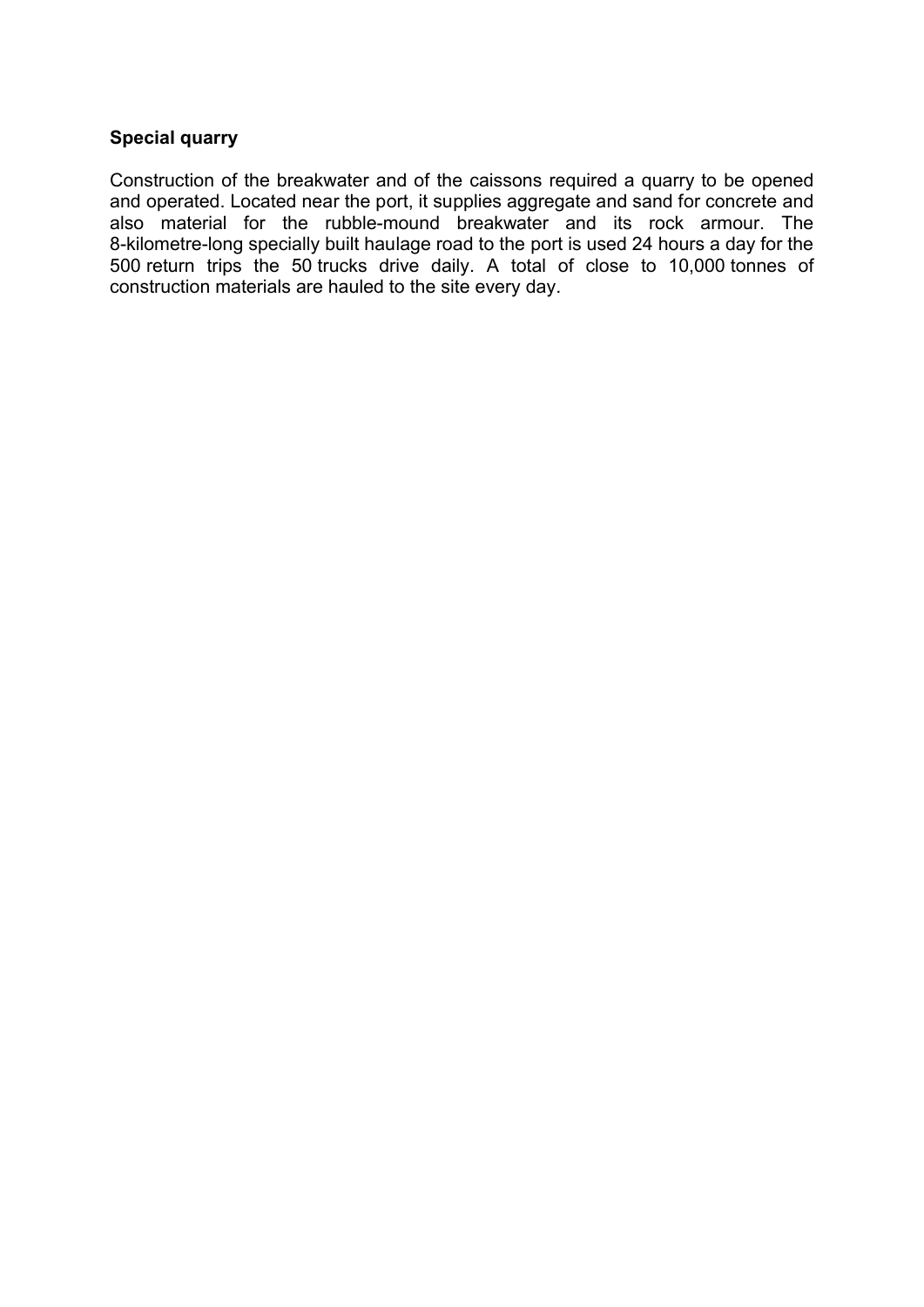



#### **The Tangiers-Med Port project is:**

- A main contract for €223 million and an additional contract for €32 million
- 36 months of work + 6 months for the additional work
- 1,100 site workers and technicians
- More than 2 kilometres of breakwaters (Accropodes™ and caissons)
- 142 hectares of land reclaimed from the sea
- $\cdot$  6.6 million m<sup>3</sup> of rockfill and reclamation fill
- 40 four-cell reinforced-concrete caissons:
	- 28 metres x 28 metres x 35 metres high
	- 7,900 tonnes
	- $-$  550 tonnes of steel and 3,000 m<sup>3</sup> of concrete
- 29 two-cell caissons, each weighing 3,400 tonnes
- 7,500 Accropode™ blocks cast at a rate of 30 units per day
- Site handover: June to December 2006
- Port opening:  $1<sup>st</sup>$  half of 2007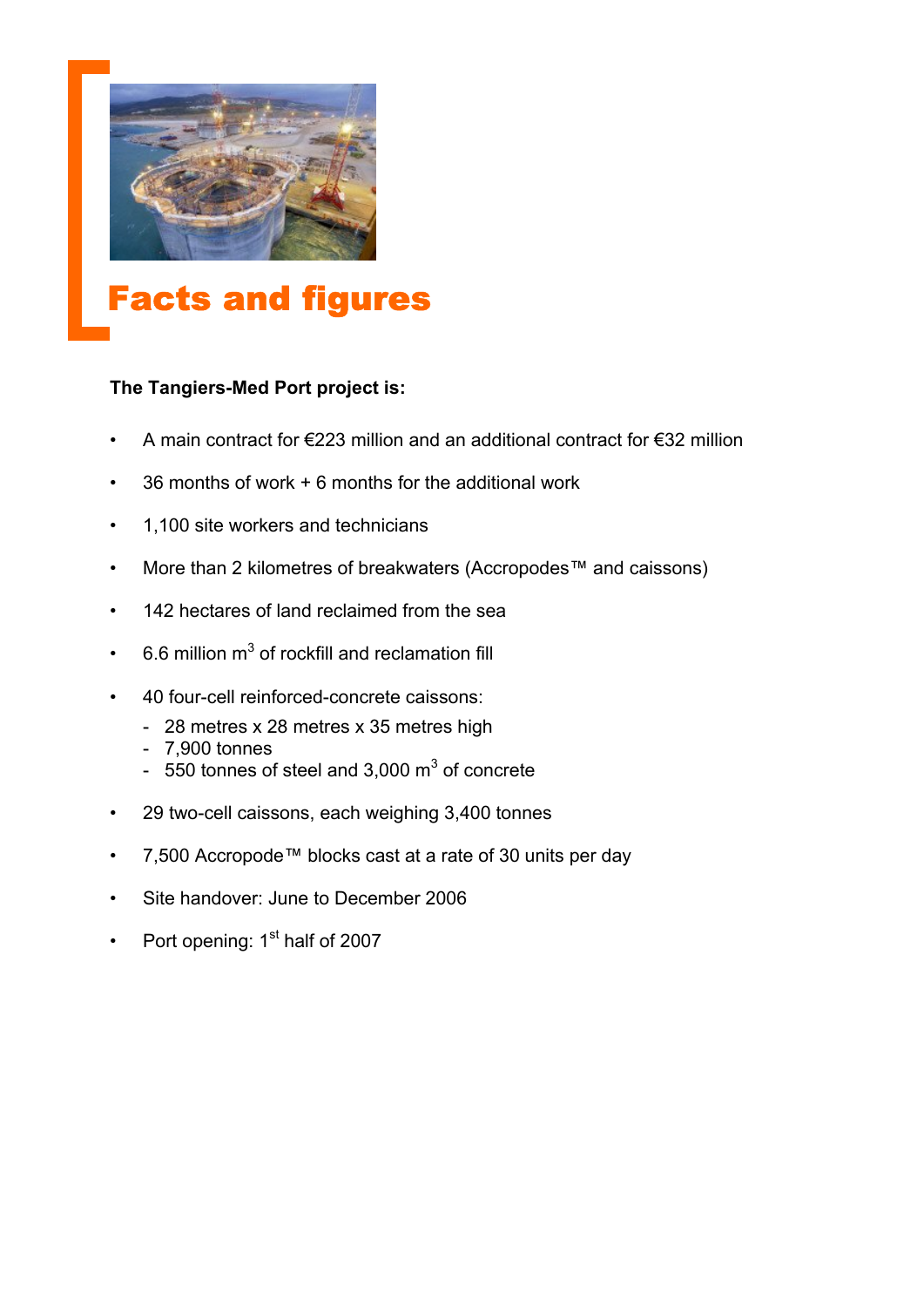

# **Illustrations**

## **General view of port**